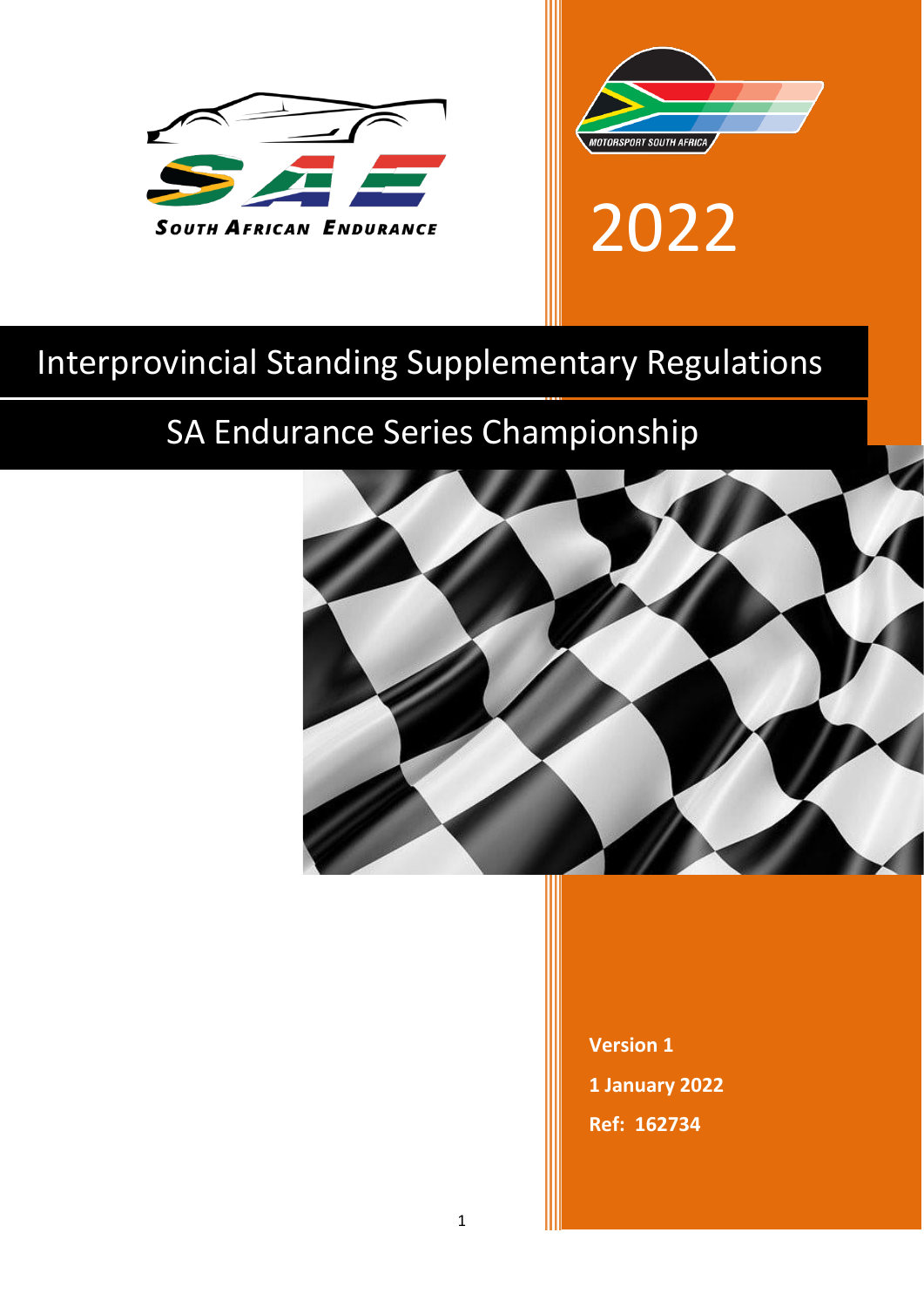

## **REVIEW AND AMENDMENTS**

Amendments and updates to the rules will be recorded in the Amendment Record, detailing the updated version, date of approval of the amendment and a short summary of the amendment.

#### **AMENDMENT RECORD**

| <b>Modified SSR / ART</b> | Date applicable | Date of<br>Publication | <i><b>Clarifications</b></i> |
|---------------------------|-----------------|------------------------|------------------------------|
|                           |                 |                        |                              |
|                           |                 |                        |                              |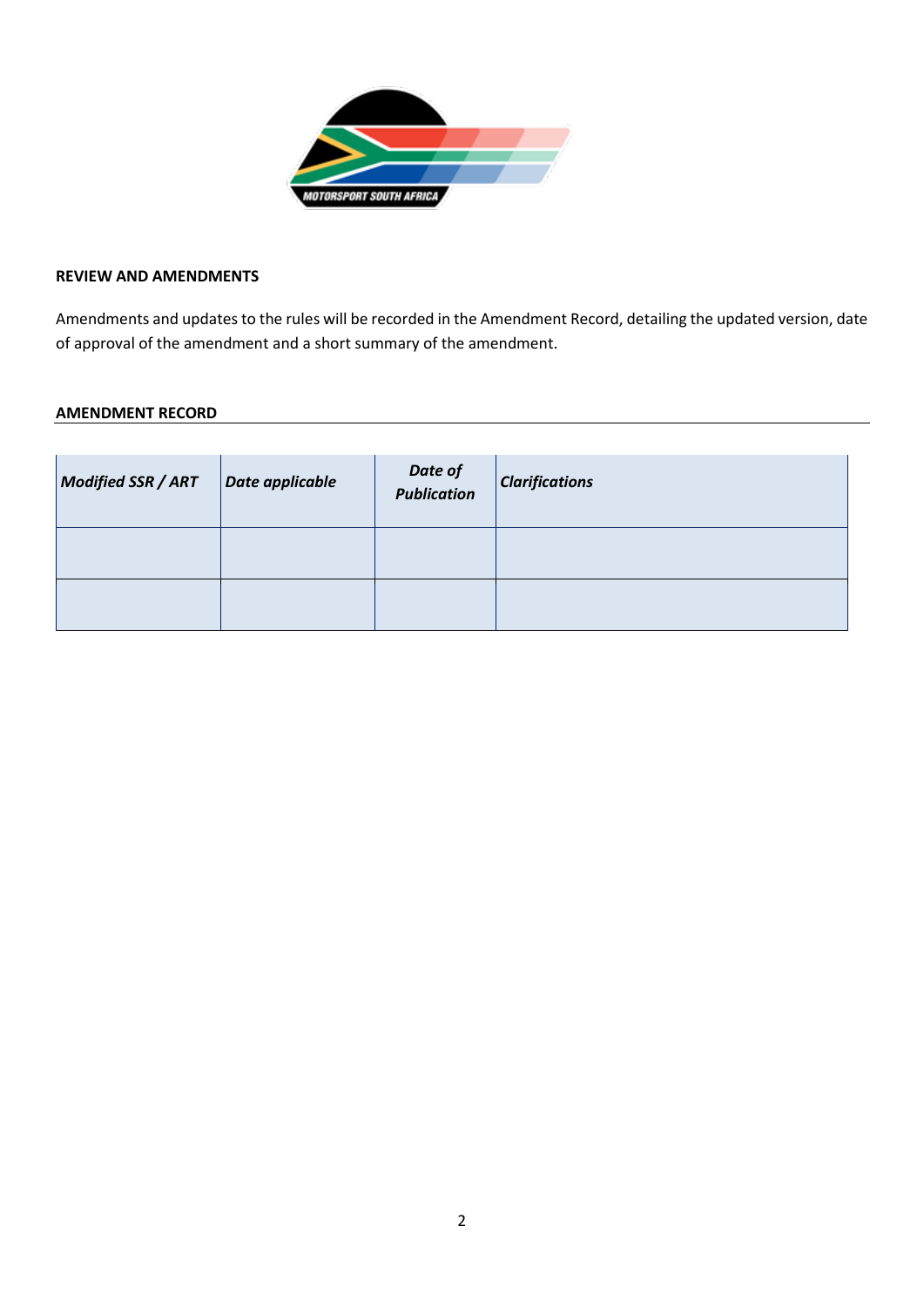#### **REGULATIONS AND SPECIFICATIONS FOR THE 2022 SAE SOUTH AFRICAN ENDURANCE CLASS**

In addition to the Supplementary Regulations issued for various events, these rules and regulations will apply as if they form part of said Supplementary Regulations:

## **1. Eligibility**

- 1.1. The 2022 SAE South African Endurance Class is open by invitation to Production Saloon cars produced in the last five years, Production Sports Cars, GT Cars and Sports Racing Cars, all being closed wheel vehicles complying with technical regulations as published by MSA, the FIA or as determined as eligible by the Organisers from time to time.
- 1.2. Drivers are required to hold the minimum of an MSA Regional Driver's License to compete in the SAE class in the South African Endurance Series.
- 1.3 The aim of the Series will be to declare an overall SAE Champion and an overall SAE Index of Performance Champion
- 1.4 Class winners will be as listed in rules 6.1, 6.2, 6.3, and 6.4.

#### **2. Events**

The Calendar for the 2022 South African Endurance Series as issued by MSA is:

| <b>Circuit</b>            | <b>Domicile</b>            | <b>Distance</b> | Date                      |
|---------------------------|----------------------------|-----------------|---------------------------|
| 1. Red Star Raceway       | Delmas - Mpumalanga        | 4 Hour          | $2nd$ April               |
| 2. Aldo Scribante Raceway | Gqeberha - Eastern Cape    | 4 Hour          | $14th$ May                |
| 3. Phakisa Raceway        | Welkom – Free State        | 4 Hour          | $18th$ June               |
| 4. East London GP Circuit | East London - Eastern Cape | 4 Hour          | $23rd$ July               |
| 5. Dezzi Raceway          | Port Shepstone - KZN       | 4 Hour          | 27 <sup>th</sup> August   |
| 6. Phakisa Raceway        | Welkom - Free State        | 4 Hour          | 1 <sup>st</sup> October   |
| 7. Killarney Raceway      | Cape Town - Western Cape   | 9 Hour          | 10 <sup>th</sup> December |

#### **3. Entries**

- 3.1 The entry fee for events is R1750.00 per advertised hour of event duration.
- 3.2 All entry fees include MSA fees and transponder fees for one car and 10 entrance tickets.
- 3.3 An Additional fee of R1000 will be levied for transponder hire where a team does not have its own SAES approved transponder installed in the car.
- 3.3 An Annual pre-payment for all **seven** events R57 750-00, excluding TBA events is available at a 10% Discount (-R5775-00) i.e., R51 975.00, payable up to and including close of business on March 15<sup>th</sup>, 2022.
- 3.4 Entry fees must be paid to:

Southern Africa Endurance Series (PTY) LTD

Bank: First National Bank

Acc No: 6292 060 3645

Branch: 250-655

Reference : The First Drivers Name and car Number to be placed as the reference.

Note: Proof of payment must be sent to [accounts@saeseries.com](mailto:accounts@saeseries.com)

The entry and closing dates for entries will be advised before each event.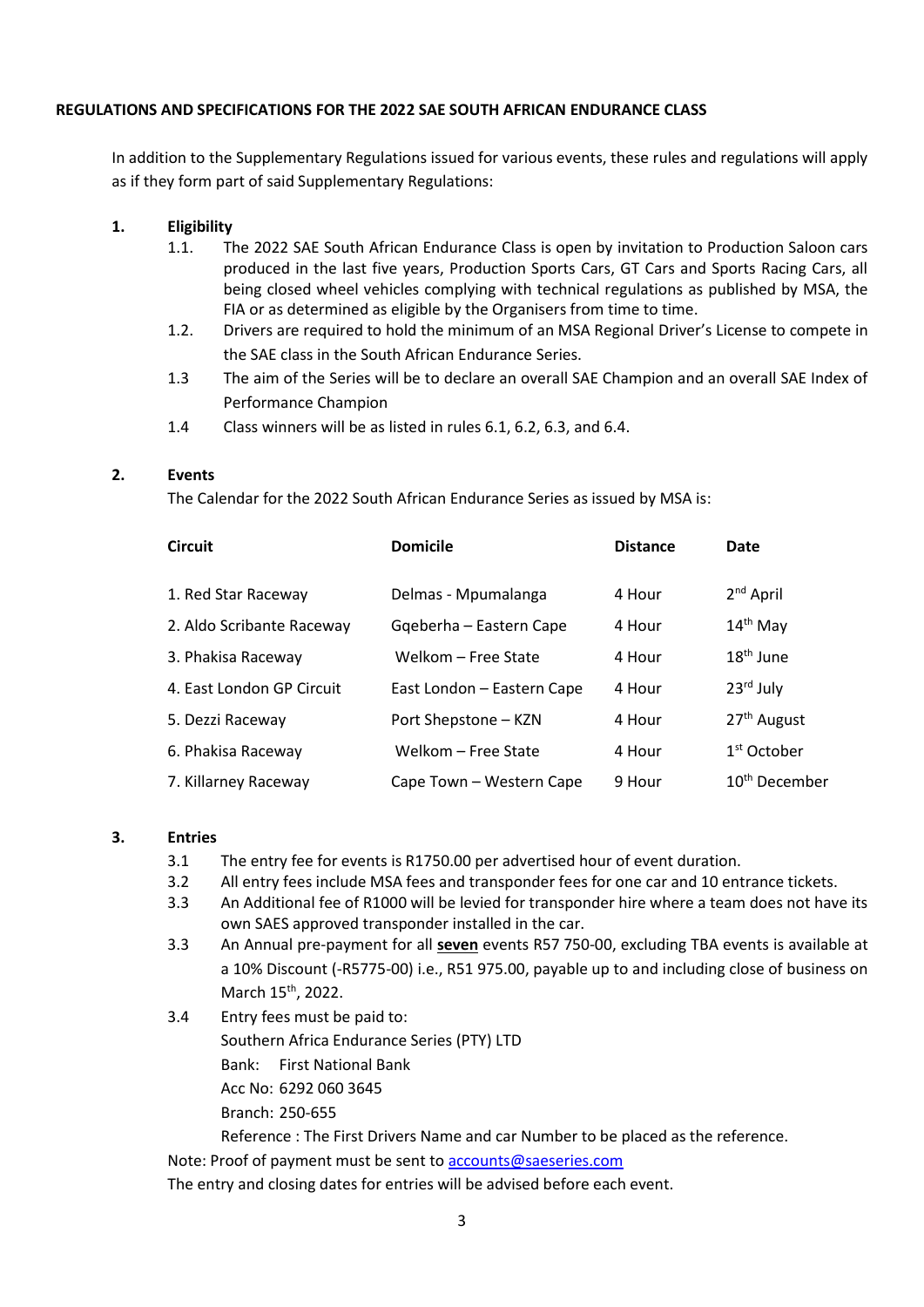## **4. Teams and Drivers**

- 4.1 All entered drivers per entry must each drive for a **minimum** total of 15 minutes per hour of the total advertised race length. i.e., 60 minutes in a 4-hour race and 135 minutes in a 9-hour race. Failure to comply with this minimum time per driver shall result in a penalty calculated by subtracting 3 laps per minute shortfall from the team's total number of laps for up to a total of 5 minutes (i.e., a total of 15 laps). Should a team exceed the 5 minutes total shortfall per driver the team will lose all finishing place points and will gain only 1 point for finishing the race. Should a driver suffer a mechanical breakdown or any other misfortune during a race, the time taken to recover and or repair the car will be included in that driver's total time.
- 4.2 Each Entry must have a Team Manager who may not be a driver.
- 4.3 A driver may drive for only one entry during an event.
- 4.4 An Entry may be comprised of a maximum of 4 drivers, 1 Team Manager and 5 Pit crew. Additional persons may be utilised within the pit garage at the team's own circuit entry costs.
- 4.5 Should a team withdraw before qualifying in the race. Another team may nominate a change of previously entered driver prior to qualifying taking place. Such approval can only be approved by the stewards of the event.

## **5. Tyres**

5.1. Tyre type and size and the number thereof are free in all Classes except where a sub-set of class regulations document other type of tyre be used. NOTE: The series promotors are attempting to secure a single tyre manufacturer for the series in due course. It is therefore expected that no teams are to enter into any specific tyre sponsorship beyond the 2022 season unless so approved by the series promoter in writing.

## **6. Classes**

Classes are based on the declared capacity on the entry form.

## 6.1 **Sports Racing Cars:**

• Class **A (Open Class)**:

Open to all modified cars with an engine capacity above 1400cc and approved by the organisers. Capable of achieving a lap time within 103% of the previous year's pole position / fastest lap time.

## 6.2 **Production GT Cars:**

- **Class B** (GT3):
	- Cars complying in spirit with FIA GT3 regulations as determined by SAGTRA.
- **Class C** (GT4): Cars complying in spirit with FIA/SRO GT4 regulations as determined by SAGTRA.

#### 6.3 **Saloon Cars:**

• **Class D**: 900cc to 2499cc – Restricted and on application. Slick tyres and manufacturer produced forced induction engines may be used.

## 6.4 **Production Sports Cars:**

- **Class E**: 2000 to 3999cc Typical Backdraft and NASH cars.
- The Backdraft Cars will run a class Championship for Backdrafts complying with the attached Appendix **F** below. The SAES will apply the Backdraft Championship Regulations and re-score the Backdraft Championship post each race weekend's events.

NOTE: The SAES organisers retain the sole right to determine which cars fall into which class at all times.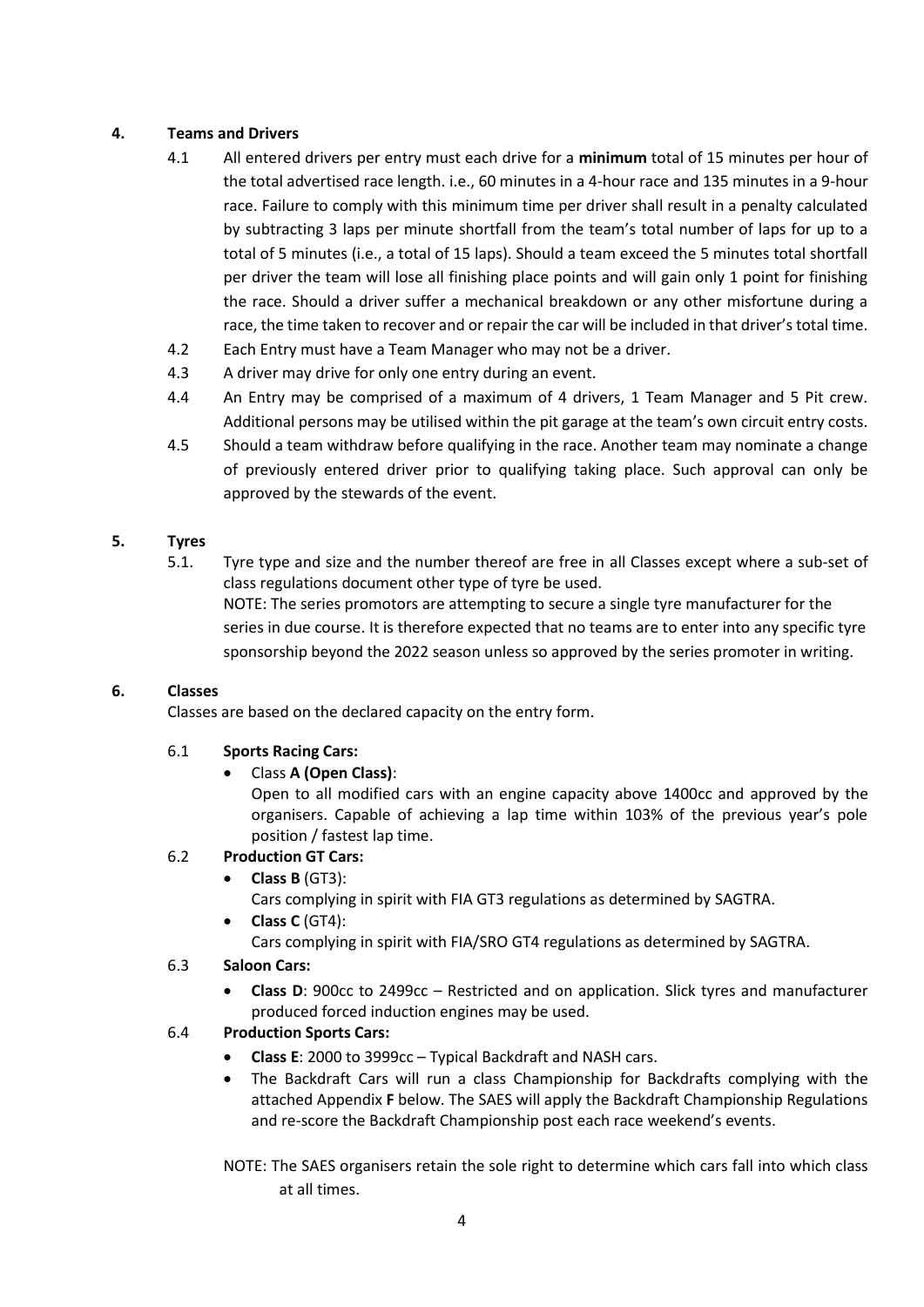- 6.6 The penalty for a false declaration will be exclusion from an event.
- 6.7 Vehicles with forced induction and all Rotary engine vehicles will be subject to an equivalency factor of 1.4 by which their actual capacity will be multiplied to determine a capacity for classing purposes. Forced induction Rotary engine cars will be subject to an equivalency factor of 2.0

## **7. Scoring**

- 7.1. The championship comprises of 7 events, as per point 2 above. A competitors 6 best scoring rounds count towards the championship. Only an event entered in and where a competitor has taken to the circuit at the beginning of the event may drop his worst scoring round for championship scoring purposes.
- 7.2 Points will be awarded as per Appendix B of these regulations.
- 7.2 For inclusion in the Overall, Index and Class Championship scoring a driver must have finished and scored in not less than three rounds of the current Championship. Such deletions from the championship log will start after round 4 of the championship.
- 7.3 The Index of Performance target lap time is determined by taking the two fastest laps set by a car during a race and dividing the total of those two fastest laps by 2 to achieve a smoothed target lap time. This time is then used to calculate which entry came closest to its overall race time based on the target time.
- 7.4 All events of Five (5) Hours or more advertised duration shall score double the points as listed in Appendix B of these regulations.

#### **8. Trophies per Race Meeting**

Overall: 1<sup>st</sup> overall, 2<sup>nd</sup> overall & 3<sup>rd</sup> overall

Index of Performance: 1<sup>st</sup> overall, 2<sup>nd</sup> Overall & 3<sup>rd</sup> Overall

Classes:  $1^{st}$ ,  $2^{nd}$  &  $3^{rd}$  placed, with the provisor that a minimum of 6 entries per class or more are received on closing of entries, failing this, only 1<sup>st</sup> placed will receive a trophy.

## **9. Qualification as a Finisher**

- 9.1. A vehicle must cross the finishing line under its own power on the circuit after the chequered flag has been shown to qualify as a finisher. A vehicle may not be pushed at any time by any means during an event except by track officials except where the vehicle has reached the pit entry line and may be pushed by personnel authorised to be on the pit lane.
- 9.2. A vehicle must complete 75% of its class winner's race distance to qualify as a class finisher.
- 9.3. Race distance will be defined as the number of laps completed by the leading vehicle in each class. Should there be only one vehicle or should only one car in a class finish, the organisers will determine a class race distance based on 75% of a race distance calculated by using the historical lap times of a car in that class.
- 9.4 The Pit Lane Exit will close 5 minutes before the end of the race.

## **10. In-car timing and Data Logging**

In car timing is and data logging is permitted.

#### **11. In-car communications**

In car communication (ship to shore) is compulsory in all classes.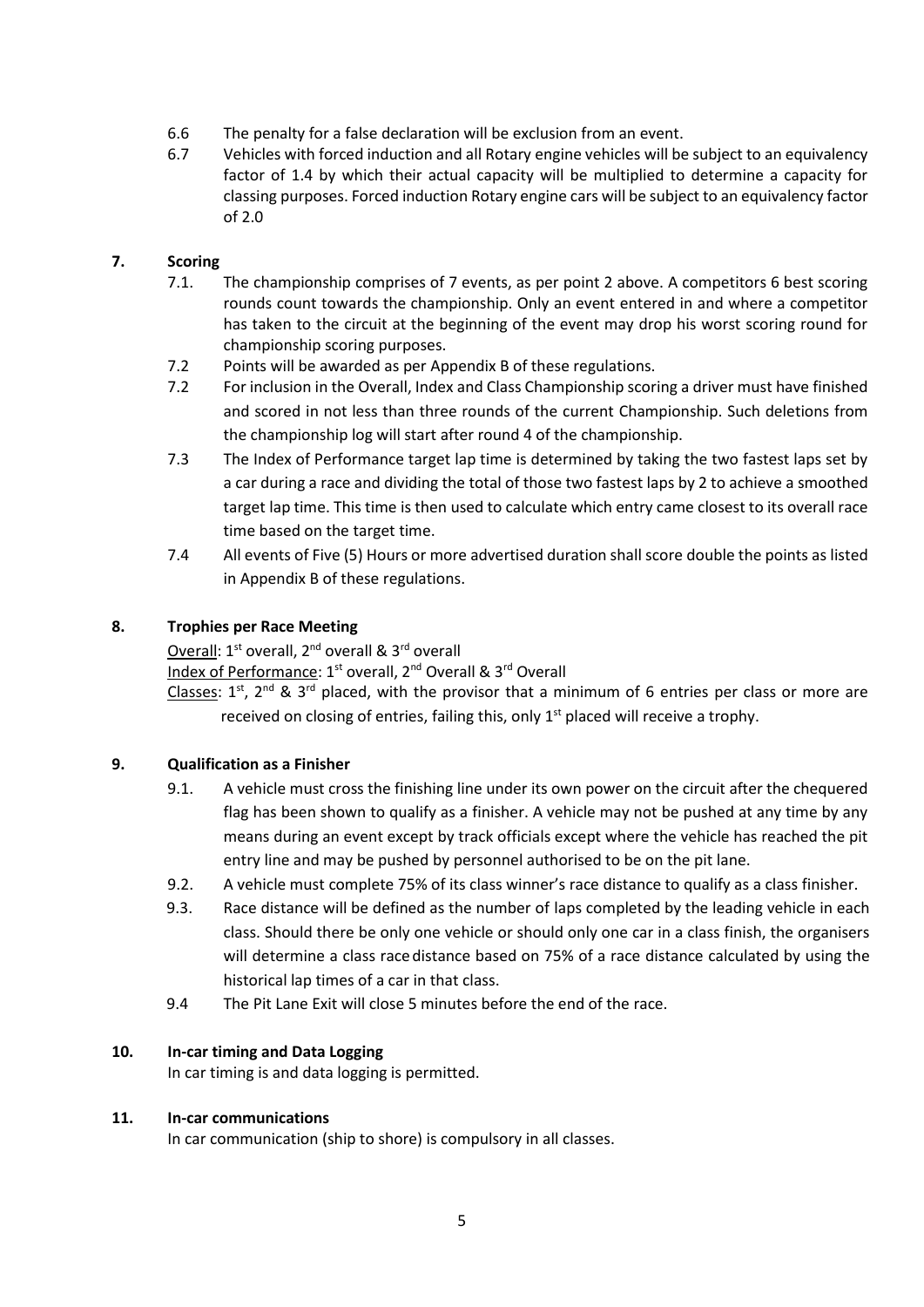## **12. Qualifying**

- 12.1. Qualification times will only be taken from the official qualifying session for the event. Only one driver is required to qualify a vehicle unless otherwise advised in the event SRs.
- 12.2. Vehicles failing to qualify in the official session will start from the back of the grid on condition they attained a lap time within 120% of the Pole Position time earlier in the weekend. The order in which cars start at the back of the grid, should there be more than one such competitor will be determined by the CoC.
- 12.3. On the grounds of safety, A minimum qualifying time will be applied as follows: 12.3.1 It is required that the SLOWEST driver in a team wishing to enter the endurance class must obtain at the very least one lap with a time inside of 120% of the previous year's pole position / fastest race lap time (whichever is the quicker) to be pre-Qualified to be allowed to participate in the endurance race. Note: should the team as a whole have qualified at previous events, and they have taken on a new driver into the team. That new driver will be the classified "Slowest" driver for pre-qualifying session.

12.3.2 Should the slowest driver fail to pre-Qualify, the team may either nominate another driver OR withdraw that driver from their line-up in order to qualify.

12.3.3 For the first round of the Championship, the pre-qualifying time will be set at 130%, with the second round of the Championship pre-qualifying time set at 125%. This is designed to allow new competitors or returning competitors with new equipment the option to tweak things when entering the championship.

12.3.4 Drivers / Cars failing to Pre-Qualify will automatically be placed in the Challenge 120 class. This class is established to allow slower cars to race together for line honour's on the day. They will get to practice separately and race in 2 heats on the weekend. The duration of these heats will be run at a race distance of 45 minutes plus 1 lap. 50% of the team's race entry will be refunded to the teams who entered and paid in full for the SAE class on the day. 12.3.5 LCQ (A Last Chance to Qualify) for Challenge 120 competitors to enter the SAE class the following day will be permitted for those who have been placed in Challenge 120 class for practice and qualifying per the qualifying run. This will apply to drivers who achieve the 120% entry criteria to enter the SAE class.

12.3.6 All final decisions on Pre-Qualifying will be at the sole discretion of the CoC.

12.4 **Challenge 120 Class**. This class is for cars that do not meet the qualifying criteria of 120% of the Pole Position / Fastest Lap time as mentioned above in 12.3. It is designed to encourage competitors to participate on the race weekends to gain valuable race experience in order to eventually qualify for the SAE Class in a safe environment. Competitors may choose to race in this class the entire year at a fixed cost of R3500-00 per race meeting, subject to them always maintaining the 120% qualifying rule.

#### **13. Safety Car**

13.1 A Safety Car will be used as described in Appendix **E** of these regulations.

13.2 Pit stops are allowed during a Safety Car intervention period, except for the last five minutes of the race when the pit lane is closed.

#### **14. Red Flag**

- 14.1 Vehicles will be stopped on the circuit start grid in race position unless stated otherwise by race the Clerk Of the Course.
- 14.2 Drivers may take personal refreshments during a red flag stop but must remain in the vehicle.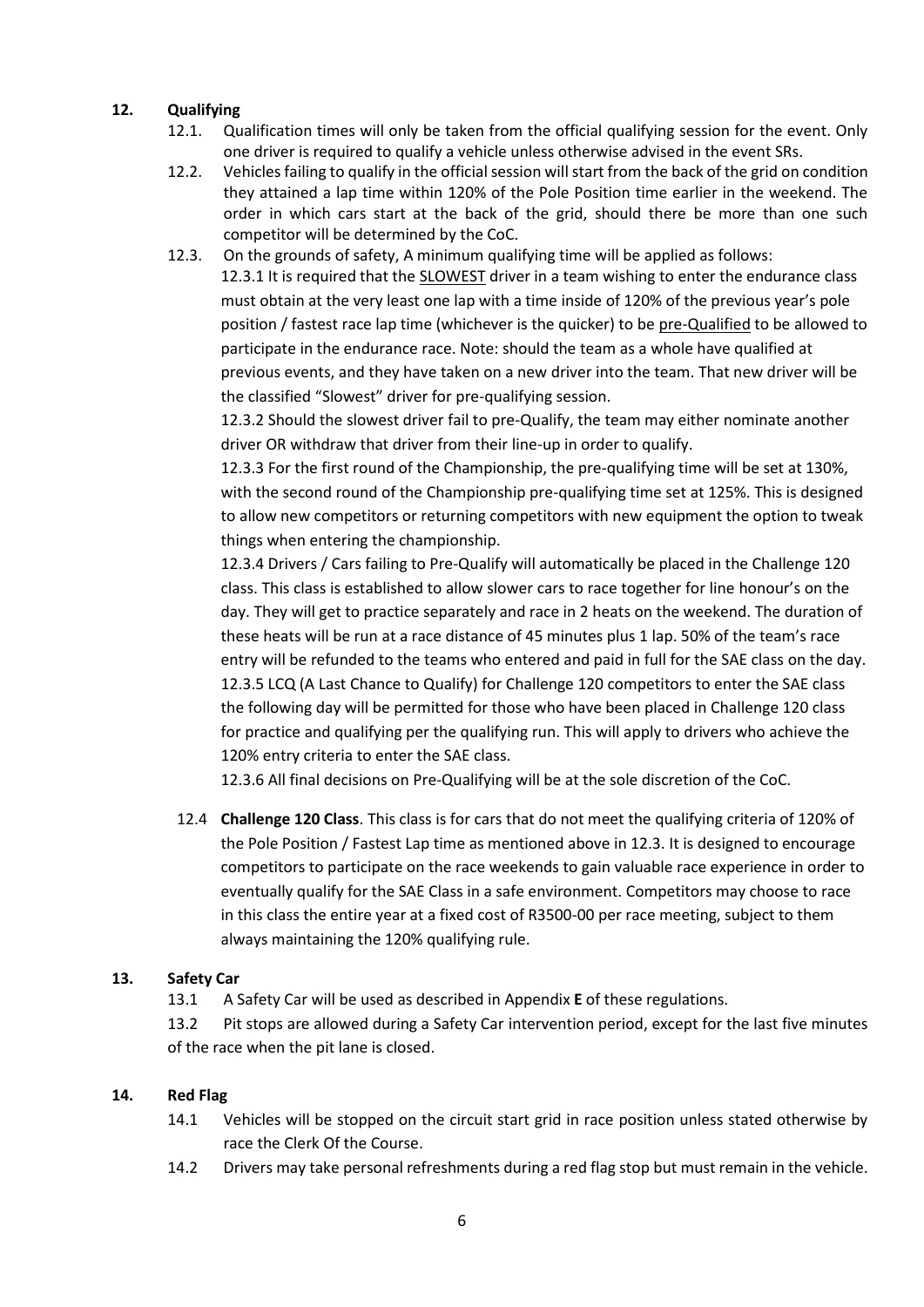- 14.3 Vehicle may not be worked on during a red flag stop, but windscreens, radiator or visors may be cleaned of debris.
- 14.4 Vehicles may not enter or exit the pits during a red flag stop.
- 14.5 A TWO-minute board will be shown to signal a rolling restart behind a safety car.
- 14.6 The order of restart will be the order at which the drivers were running the lap before the red flag came out.

#### **15. Fuel**

- 15.1. A maximum of 120L on board fuel capacity is permitted unless a car has a greater fuel capacity as homologated by the FIA. Entrants must supply the organisers with the relevant FIA Homologation Document or Number to verify the fuel capacity of the car.
- 15.2. Only Petrol and Diesel based fuels as specified by MSA GCR240 are allowed. Octane boosters specified as in GCR240 are allowed. Any other form of fuel MUST receive written approval of both MSA and the SAES organisers.
- 15.3. Entrants not complying with any part of Rule 15 may be excluded.

#### **16. Refuelling**

- 16.1. Only refuelling equipment as specified in Appendix A of these regulations may be used.
- 16.2. A maximum of 5 crew members may be involved in the refuel of a car whilst the car is on Pit Road only at any times before or during an event.
- 16.3 Drivers may remain in a vehicle or conduct a driver change during refuelling. Only a fully cladded crew member or driver attired as per rule 16.7 may assist in the changeover of an incoming or outgoing driver.
- 16.4 Each entry must have a minimum of five 9kg dry powder or equivalent fire extinguishers. Four of these must be placed within easy reach of the refuelling crew on the pit lane and the fifth, with its safety pin deactivated, must be held by a crew member, and faced towards a refuelling operation. All fire-extinguishers must carry a current sold by date or a current service date.
- 16.5 The vehicle engine must be shut down during refuelling and may not be started until refuelling is complete.
- 16.6 A wet blanket must be placed over the wheel or exhaust area closest to the vehicles fuel intake point. The blanket must be of suitable size to cover the vehicle wheel or exposed exhaust area.
- 16.7 All refuelling crews shall be attired with a fireproof balaclava, fireproof gloves and a fireproof overall or suit approved by the series scrutineer. In addition, the crew holding the refuelling nozzle and also the crew holding (if used), an overflow or splash bottle shall wear a full-face crash helmet with the visor lowered.
- 16.8 The refuelling crew shall be comprised of one crew member holding a readied fireextinguisher as in 16.4; one holding the refuelling device and one manning the shut off valve on the refuelling rig, if used. The shut off valve must always be manned during the refuelling process.
- 16.9 No refuelling is allowed in the Pit Garage, under any circumstances.
- 16.10 No work of any nature is allowed on the vehicle whilst it is being refuelled.
- 16.11 Vehicles may be refuelled by gravity feed only.
- 16.12 Bulk fuel (i.e. 200 litres) may not be stored in the Pit Garage or Pit Front at any time.
- 16.13 The refilling of fuel rigs with electric pumps is not permitted unless the equipment complies with FIA standards otherwise only manual, or air pressure pumps may be used.
- 16.14 No booms may cross the pit lane at a height of less than 1.90 meters.
- 16.15 Fuel spillage of any nature will subject the vehicle to a drive through penalty.
- 16.16 All cars must be connected to an earth point whilst refuelling.
- 16.17 Contravention on any of the above items will be penalised by penalties of up to and including exclusion from the event.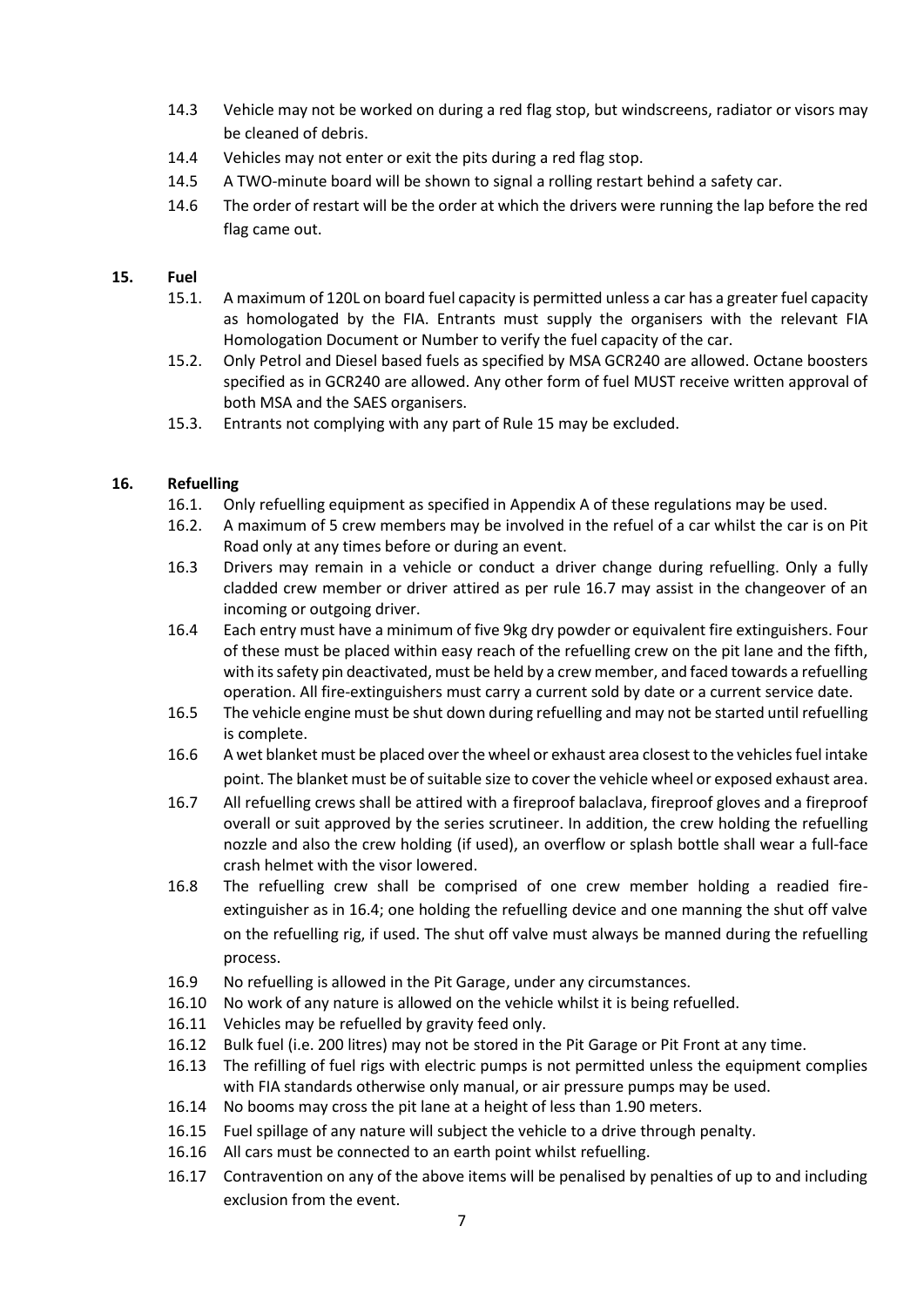#### **17. Pit Lane**

- 17.1 Only 5 technicians (Car Crew) can work on a car whilst it is stationary in front of the Pit Garage on Pit Lane.
- 17.2 Drivers and Team Managers may be part of the 5 technicians but not in addition to.
- 17.3 Wheels may be changed on the Pit Lane.
- 17.4 Fluids and lubricants may be checked and topped up on the Pit Lane.
- 17.5 No mechanical or electrical work may be carried out on the pit lane except brake pads and rotors may be changed in the pit lane. Brief checks may be carried out, but should other work be required the vehicle must be pushed into its pit garage before any work can commence. Contravention of this rule may lead to a drive through penalty.
- 17.6 Vehicles may not be push started during the race and the penalty for doing so is a drive through penalty.
- 17.7 Vehicles leaving the pit area may be assisted with a push by crew if it is attempting to pull off under its own power.
- 17.8 The Pit Lane Officer only will enforce any instructions received from the C.O.C.
- 17.9 The Pit Lane Officer will only communicate with the Team Manager

#### **18. Pit Garage**

- 18.1 Car engines may be started in the Pit Garage with the sole intent of removing the car from the pit garage
- 18.2 There is no restriction on how many people may work on a car in a Pit Garage.
- 18.3 No fuel may be stored in the Pit Garage.
- 18.4 No smoking, alcohol, or children under the age of 16 (sixteen) is/are permitted in the Pit Garage at any time.
- 18.5 If any major components are changed during the race approval must be obtained from a Scrutineer to re-join the race after inspection of the repair.
- 18.6 Only persons wearing the appropriate accreditation may enter the pit garage or pit service apron during an event.
- 18.7 All cars must use an environmental mat when in the pit garage or the pit lane as per Appendix D of these regulations.

#### **19. Pit Wall**

19.1 When the pit lane entrance is open only persons carrying a Pit Crew accreditation lanyard are allowed on the pit wall area during a race, free practise and qualifying sessions.

#### **20. Race Start and Finish Procedure**

- 20.1 Race starts will be conducted by way of a rolling start unless otherwise stated in the event SRs.
- 20.2 The Pit Lane will be opened Fifteen Minutes, or as specified otherwise in the event SRs, prior to the scheduled start of the race.
- 20.3 The pit lane exit will close Five minutes before the official race start and will reopen at the race start
- 20.4 GCR272 (iii) will not be applied for the last lap of the race.

#### **21. Out-side Assistance**

21.1 In the event of a vehicle breaking down on the circuit, no outside assistance is permitted other than by the track officials who may move the vehicle to a safe position or position the vehicle for towing the vehicle back to the pits. Such assistance may be used to restart the engine.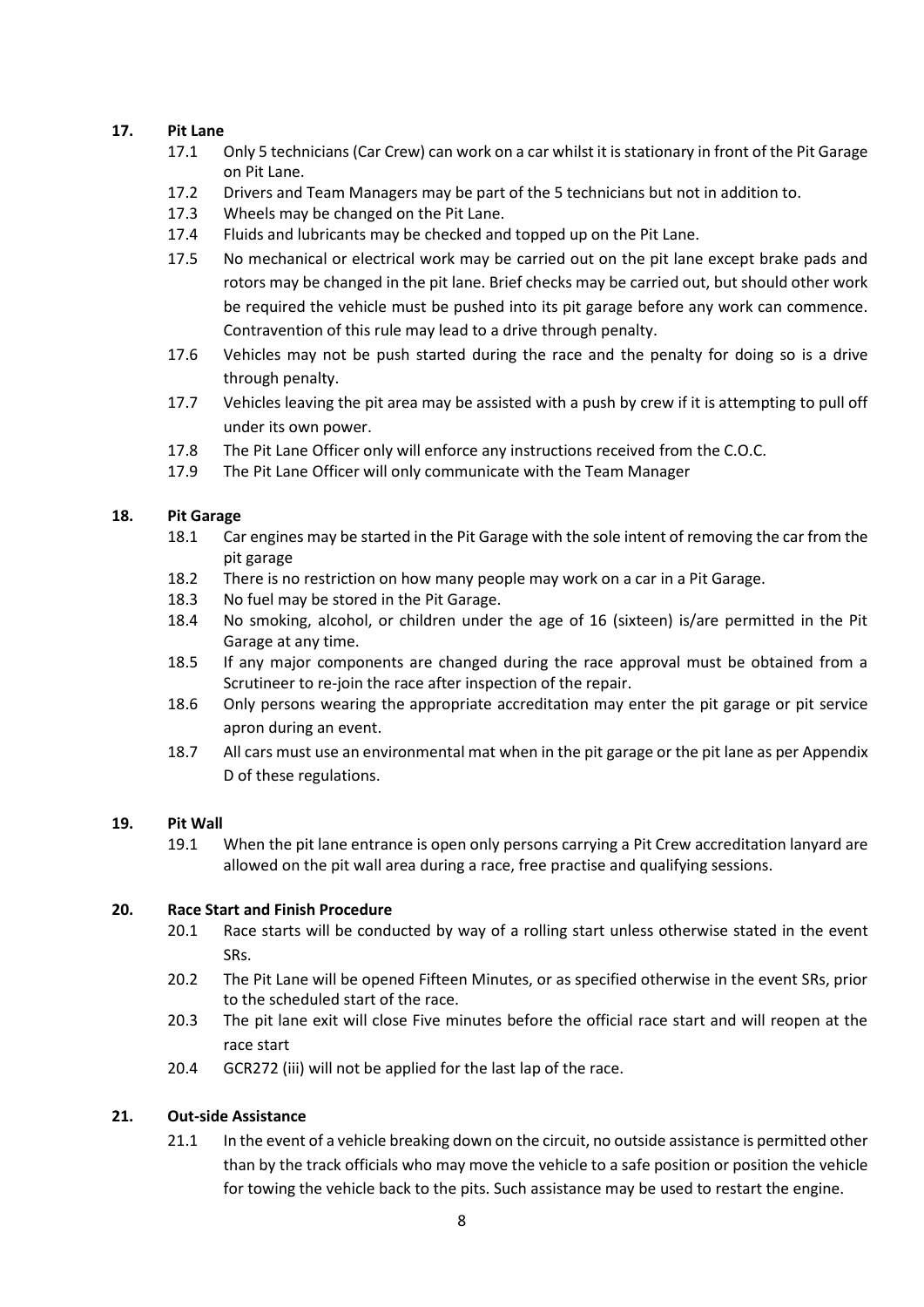- 21.2 A vehicle may only be returned to the pit area by means of it being towed behind a support vehicle by means of a tow strap. A roll back or trailer may be used to return the vehicle to the pits during a race if directed by race officials.
- 21.3 Only the driver is permitted to make repairs outside of the designated pit area during a race. Should a driver abandon or leave a car on circuit the car is deemed as retired and may not be retrieved for repair at a later stage.
- 21.4 No refuelling or replenishment of fluids or lubricants is allowed on the circuit.
- 21.5 The penalty for non-compliance of any of Rule 21 is possible exclusion.

#### **22. Lighting**

- 22.1 All vehicles will be required to have the following lights operating at scrutineering and at the start of an event as per 22.2, 22.5, 22.6 and 22.7. A minimum of one of each of these lights shall be operational during the event.
- 22.2 Two operating Headlamps mounted in their original positions or as per 22.4. A headlamp may contain a multiplication of elements within the same housing. The headlamp lenses may not be covered.
- 22.3 A maximum of two additional front facing spotlights may be fitted.
- 22.4 Unless original equipment, no front facing lamp, as in 22.2 and 22.3 above, may be fitted so that the top of the lamp protrudes above a line drawn from the front of the cockpit area or the base of a wind screen to the highest forward part of the car's bodywork forward of the cockpit area with the exception of Lotus Seven type vehicles which may have their headlamps fitted in their traditional position. Any extra lamps as in 22.3 on this type of vehicle must be fitted lower than the two headlamps. No lamp may exceed 200mm in lens diameter or length.
- 22.5 Two operating tail lamps is mandatory.
- 22.6 One operating Brake Light is required.
- 22.7 Front and rear working indicators as and if originally fitted to the vehicle.
- 22.8 A maximum of two small forward facing recognition lights may be fitted. These may be of any colour except Red. If strip lights are used, they may not be more than 150mm in length.
- 22.9 Lights must be turned on when advised by race officials by way of a LIGHTS ON board which will displayed at the start line for 3 Laps.
- 22.10 Vehicles which do not display the operating lights as specified in Rule 22 will be black / orange flagged (Technical Flag) during an event and must return to the pits to repair any faults or damage.
- 22.11 No additional light may be added to a vehicle during an event.
- 22.12 No rear facing white coloured light is permitted.

## **23. Communications and Timing**

- 23.1 All events will operate as an online internet-based system and there will be no paper records.
- 23.2 Teams must be equipped with the necessary Laptops, PCs etc to log onto the internet or relevant wi-fi to follow the progress of the event and to receive instructions.
- 23.3 Screens will update as soon as the system allows.
- 23.4 Each driver shall have a separate timing transponder which must be changed at every driver change during practice sessions and the race.
- 23.5 Transponders may not be fitted to a driver's helmet.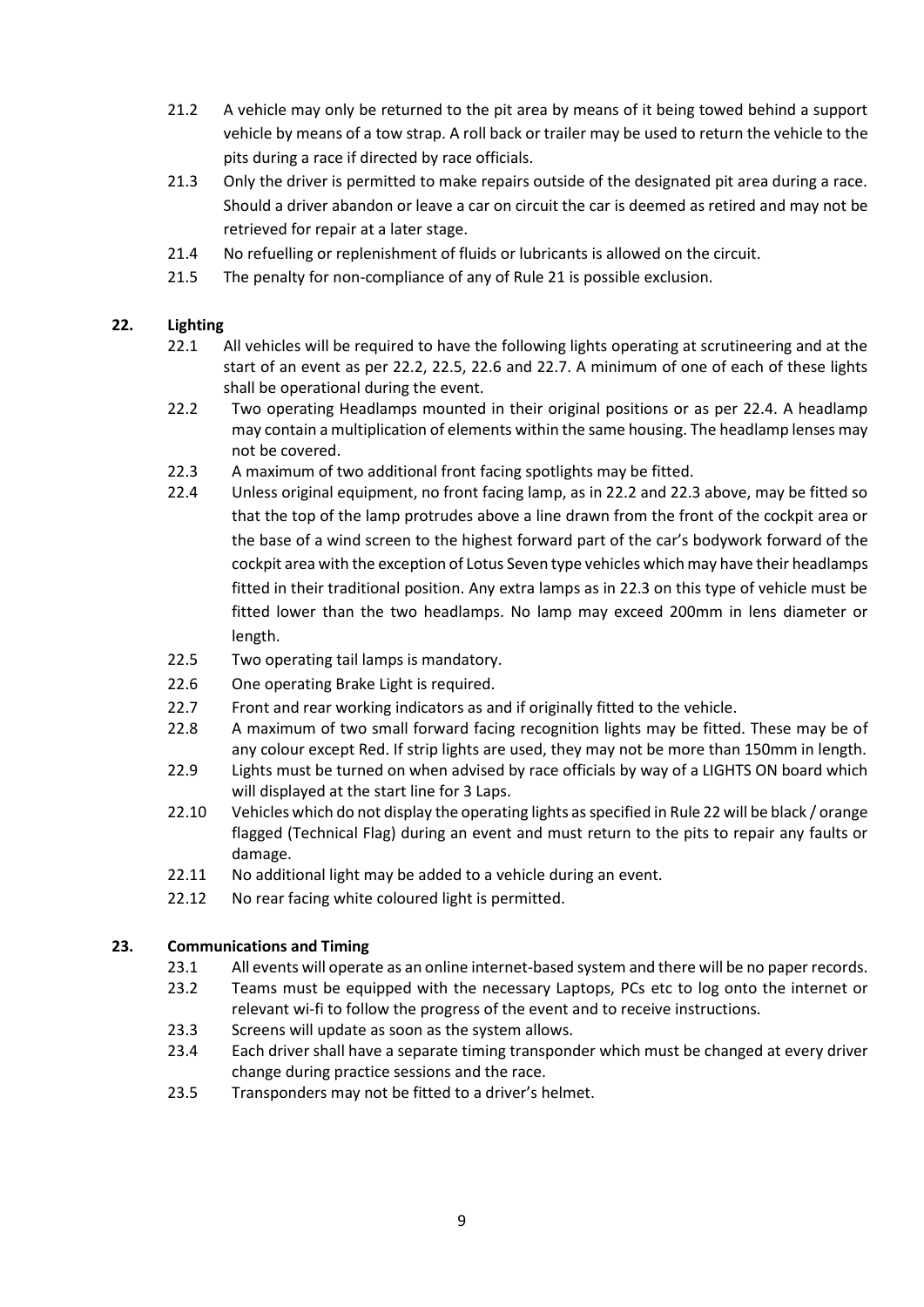## **24. Car Recognition**

- 24.1 A vehicle will retain the same number for a season. The number 1 (one) is reserved for the previous seasons Series winner.
- 24.2 It is compulsory to fit a decal either side of a vehicle showing each driver's name and each drivers Country of Domicile.
- 24.3 Each car required a Letter in front of their number indicating their class.
- 24.4 The organisers reserve the right to fit sponsors decals to a car.

#### **25. Silencing**

25.1 It is compulsory that cars do not exceed an exhaust noise level measured and set as per SAES Appendix C were stated in an events regulation. Silencers are not compulsory fitment.

#### **26. Tow Straps**

26.1 All cars must be fitted with front and rear tow hooks or straps. Should a tow point not be available during a recovery the recovery crew will attach their towing equipment to any convenient point on a car and any ensuing damage will be for the responsibility of the entrant.

#### **27. Drivers Apparel**

27.1 All drivers' apparel must be presented at scrutineering for examination. Race suits must comply with a minimum LEVEL 3 as specified in MSA GCR239. GCR239 will apply to all safety items.

#### **28. Bodywork**

28.1 Cars may not take part in a qualifying session or a race without any part of the bodywork as presented at scrutineering.

#### **29 Documentation & Scrutineering**

- 29.1 Documentation, scrutineering and qualifying will take place on Friday before the Qualifying of each event unless advised otherwise in the event SRs.
- 29.2 Failure to attend Drivers Briefing by the Team Manager and all drivers will result in a drive through penalty for the Team concerned within the first five laps of the race.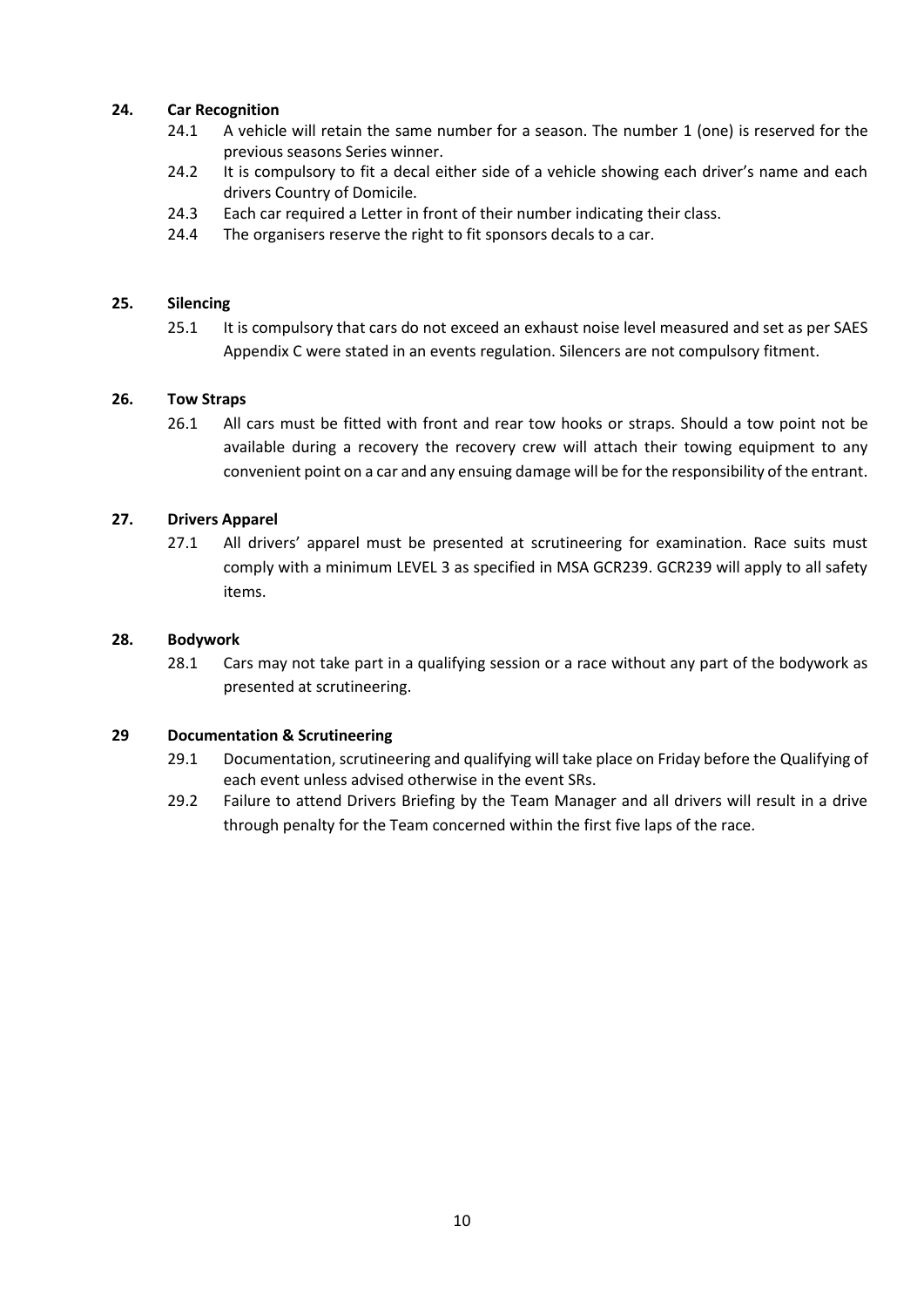# **SA Endurance Series 2022 Appendix A**

## **Refuelling Systems**

## **A. FIA Approved Single and Twin Nozzle Systems**

The refuel systems must carry a current FIA Label of Approval as per Appendix 252-7 which is available on the FIA website as a download. **It is the responsibility of the entrant to prove that the system is FIA approved.**

## **B. Non-FIA Approved Fuel Rigs with a standalone Tank**

- 1. Only a single refuelling hose of a maximum of 38mm I.D. may be used.
- 2. The fuel delivery hose to the car must be fitted with a shutoff nozzle with a maximum of 33m I.D. at its exit into the car fuel tank entry port.
- 3. All hosing used must be to S.A.B.S fuel hose standards. The onus rests with the competitor to produce such evidence that the pipes are S.A.B.S approved when asked by the relevant official.
- 4. The maximum refill storage tank capacity is 200L.
- 5. The top of the storage tank may not be higher than 2000mm from the ground.
- 6. The maximum diameter of the fuel storage may not exceed 1000mm.
- 7. The fuel storage tank must be fitted with a vent pipe on top of the storage tank. The vent pipe shall be of a minimum 13mm internal diameter and 1000mm in length. The top of the vent pipe will be fitted with a flame trap.
- 8. A manually operated shut off valve shall be fitted between the outlet hose or pipe directly at the tank.
- 9. The fuel rig must be earthed at all times via a minimum 10mm earthing cable.

## **C. FIA and Other Approved Fuel Churns**

1. FIA approved, and other churns supplied manufacturers which are SAES approved may be used.

## **D. Non-FIA Approved Fuel Churns**

Non-FIA approved by SAES may be used as long as they meet the requirements of SAES Scrutineers as follows:

- 1. The churn may not hold more than 30L
- 2. The churn outlet nozzle must be a minimum length of 200mm, and the internal diameter of the delivery nozzle may not exceed 33mm.
- 3. The churn must be fitted with a shut off valve on the delivery hose.

## **No other fuel systems will be allowed unless approved by SAES scrutineers.**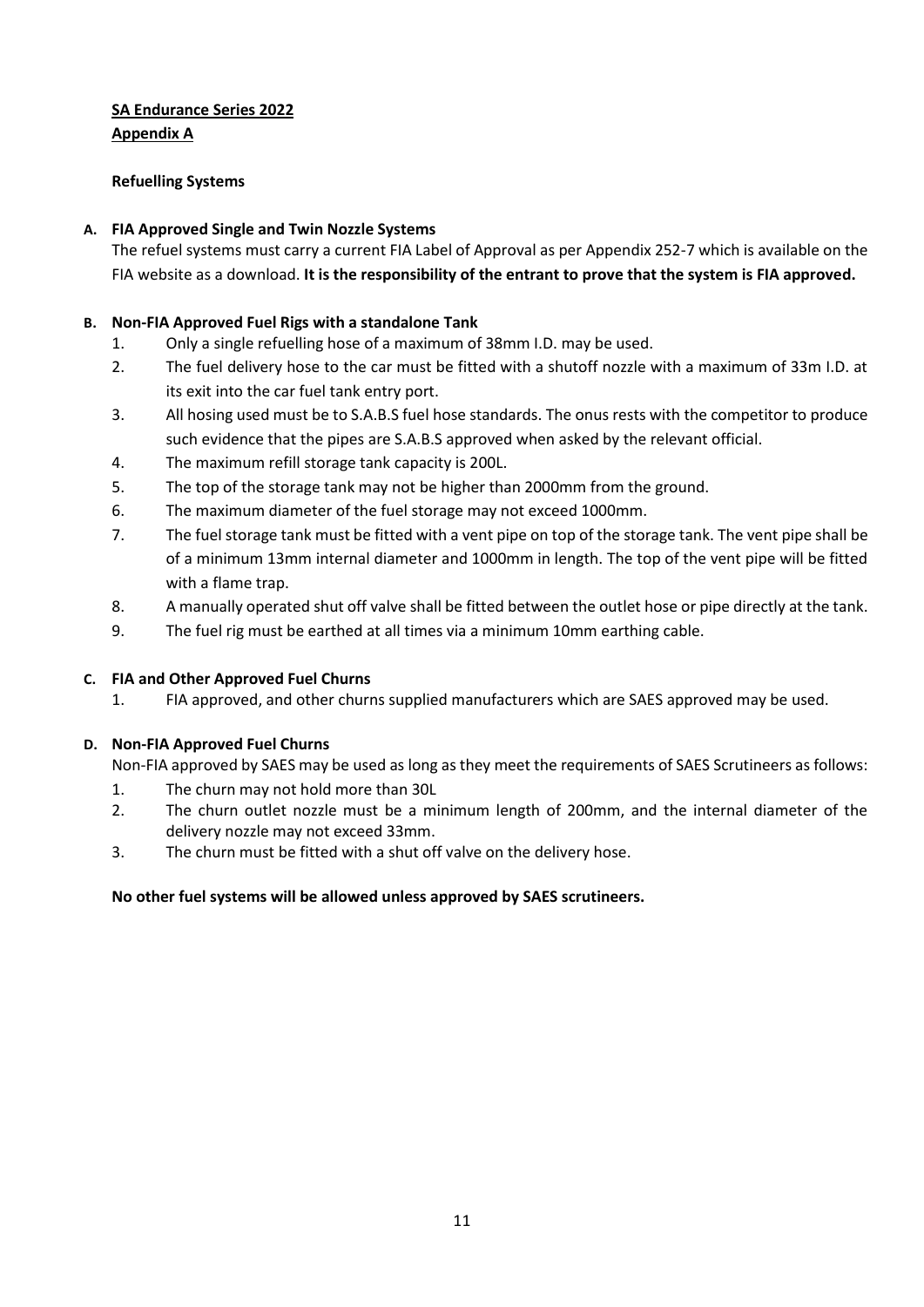# **SA Endurance Series 2022 Appendix B**

| <b>Appendix B</b>       | 2022   |
|-------------------------|--------|
| Position                | Points |
| $\overline{1}$          | 50     |
| $\overline{\mathbf{c}}$ | 43     |
| 3                       | 38     |
| 4                       | 35     |
| 5                       | 33     |
| 6                       | 31     |
| 7                       | 29     |
| 8                       | 27     |
| 9                       | 25     |
| 10                      | 23     |
| 11                      | 22     |
| 12                      | 21     |
| 13                      | 20     |
| 14                      | 19     |
| 15                      | 18     |
| 16                      | 17     |
| 17                      | 16     |
| 18                      | 15     |
| 19                      | 14     |
| 20                      | 13     |
| 21                      | 12     |
| 22                      | 11     |
| 23                      | 10     |
| Finish                  | 5      |
|                         |        |

**Points scoring for Events of up to 4 Hours advertised duration.**

Points allocated for events or combined heats of longer than 4 hours advertised combined duration shall be double those of 4-hour or less events.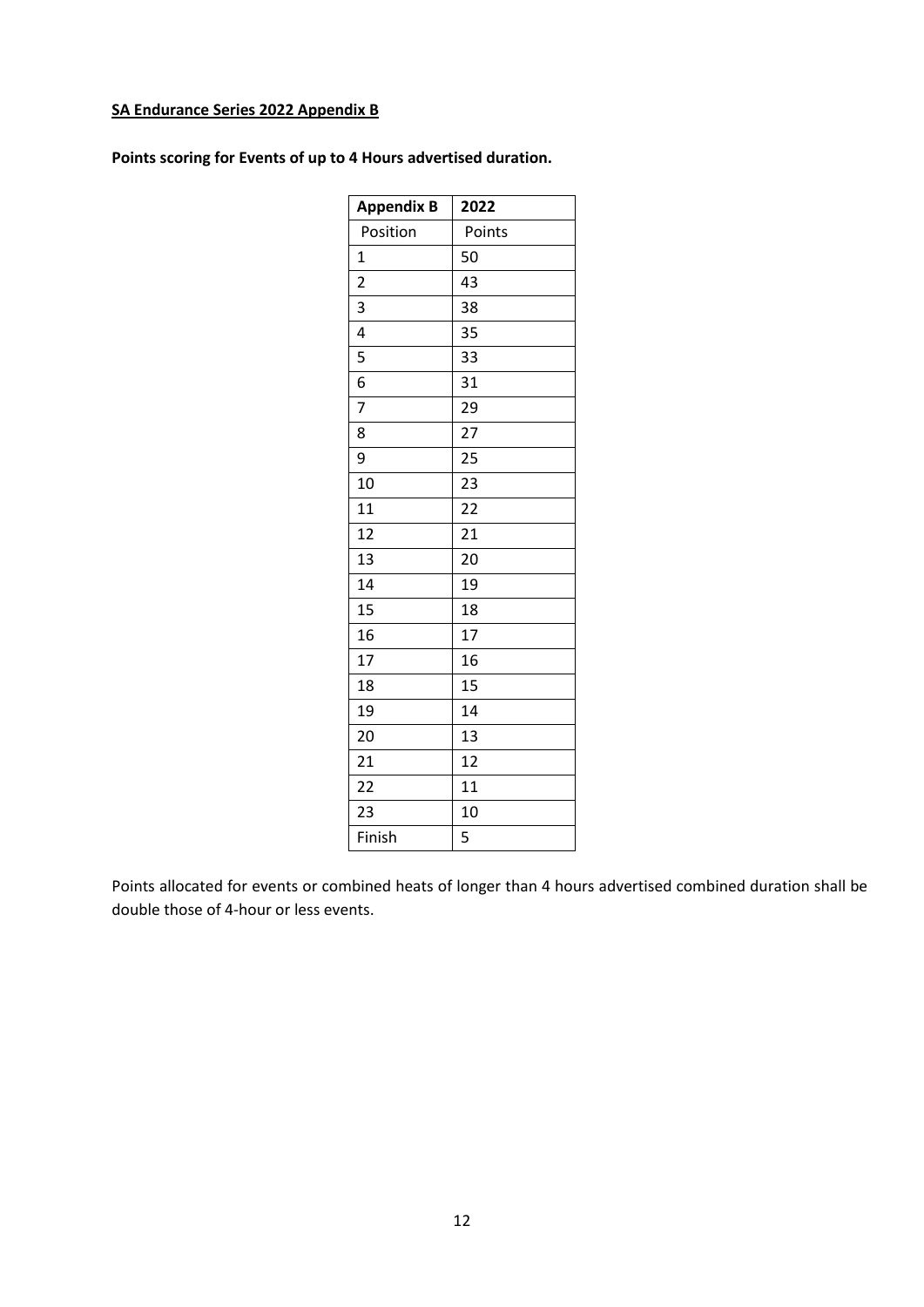## **SA Endurance Series 2022 Appendix C**

#### **SOUND MEASUREMENT**

- 1.1 The measurement of sound levels will be made by placing the microphone at 50cm from the end of the exhaust pipe at a 45º angle and at the level of the exhaust outlet.
- 1.2 In the case of rear engine Sports and GT cars, the same test procedure as above may be carried out by placing the microphone at a distance of 2m from the end of the exhaust pipe at a 45º angle and at the level of the exhaust outlet.
- 1.3 Where more than one exhaust outlet is present on the machine, the test must be repeated for each exhaust outlet and the highest reading will be the representative reading.
- 1.4 In circumstances where the exhaust outlet is not immediately available or accessible, the test may be conducted at 2 meters from the centreline of the vehicle with the microphone at the same height as the exhaust outlet.
- 1.5 Background noise should be at least 10 dB (A) below the measured level. It is necessary that there is a minimum of 20 meters radius open flat space around the vehicle. Where possible, measurements must be taken as close as possible to the vehicle, at the defined distance to avoid background noise.
- 1.6 The static sound level limit at is 108dBA at the ½m test and 99dBA at the 2m test.
- 1.7 A drive by sound test may be conducted at a maximum sound level of 96dBA.
- 1.8 Engines must be revved to 75% of the maximum (red line) limit for the test.

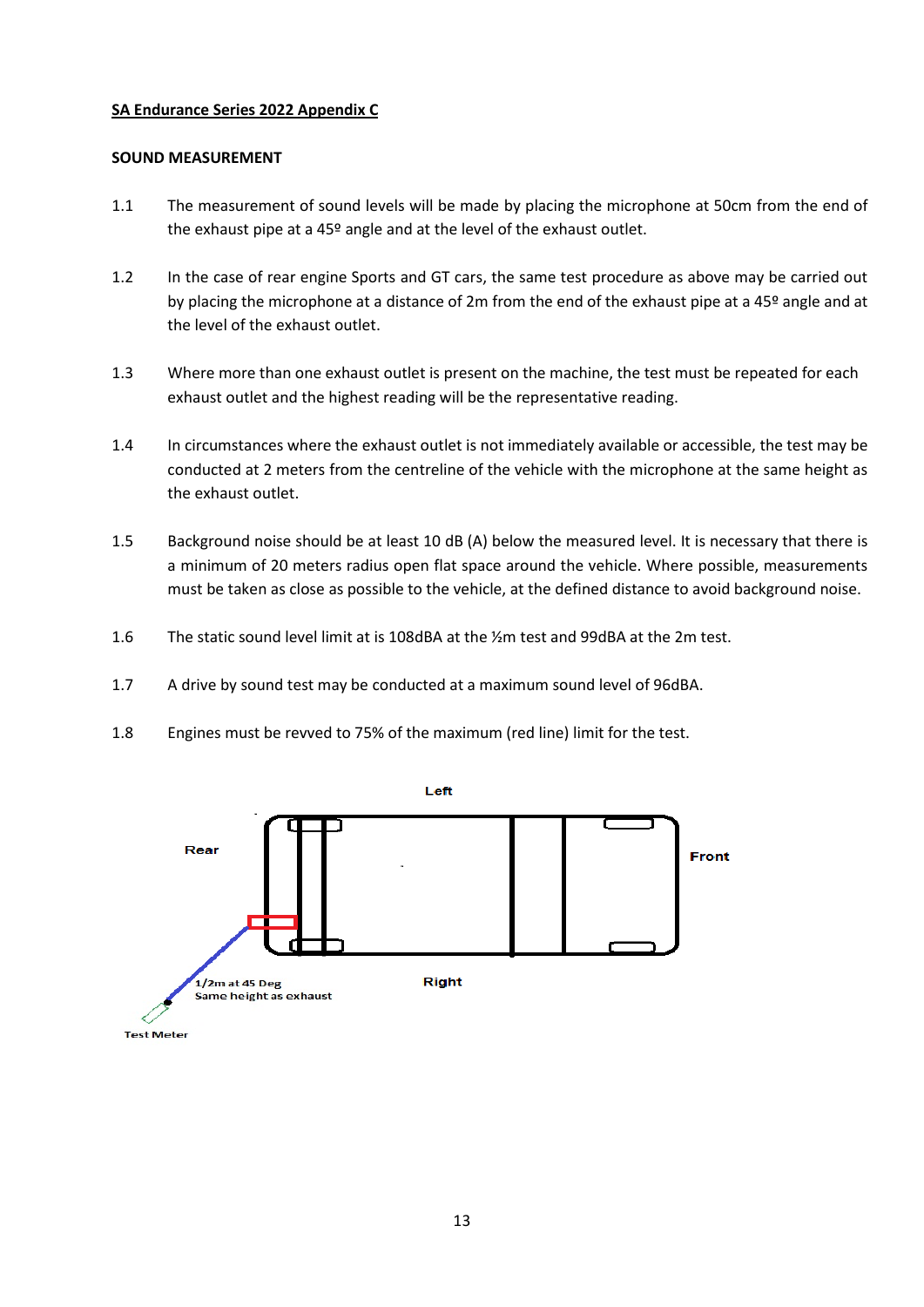## **SA Endurance Series 2022 Appendix D**

#### **Environmental Mats**

- 1. Environmental mats must be composed of an absorbent upper part (top) and an impermeable part underside (bottom). Use of mats (or other effective ground protecting devices/systems) is compulsory wherever work on vehicles is allowed by the organisers.
- 2. The whole area underneath the vehicle, where there is the prime probability of fluid spills, must be covered with a ground protecting sheet or environmental mat.
- 3. In combination with the environmental Mats or ground sheets (but not as a replacement or alternative), other ground protecting systems like fluid absorbent material, oil spill kits, etc. can be used to clear spillages. These materials must be disposed of in a hazardous waste container.
- 4. Under no circumstances may these mats be disposed of in a standard refuse bin. A hazardous waste container must be available at a designated point. Any damaged mats MUST be disposed of in this container. Alternatively, the soiled mats can be placed in a sealed plastic container for disposal by a hazardous waste disposal company.
- 5. For use on a concrete, tiled or closed surface a non-absorbent groundsheet is considered adequate for use as an environmental mat.
- 6. If required, absorbent environmental mats are available from MSA offices.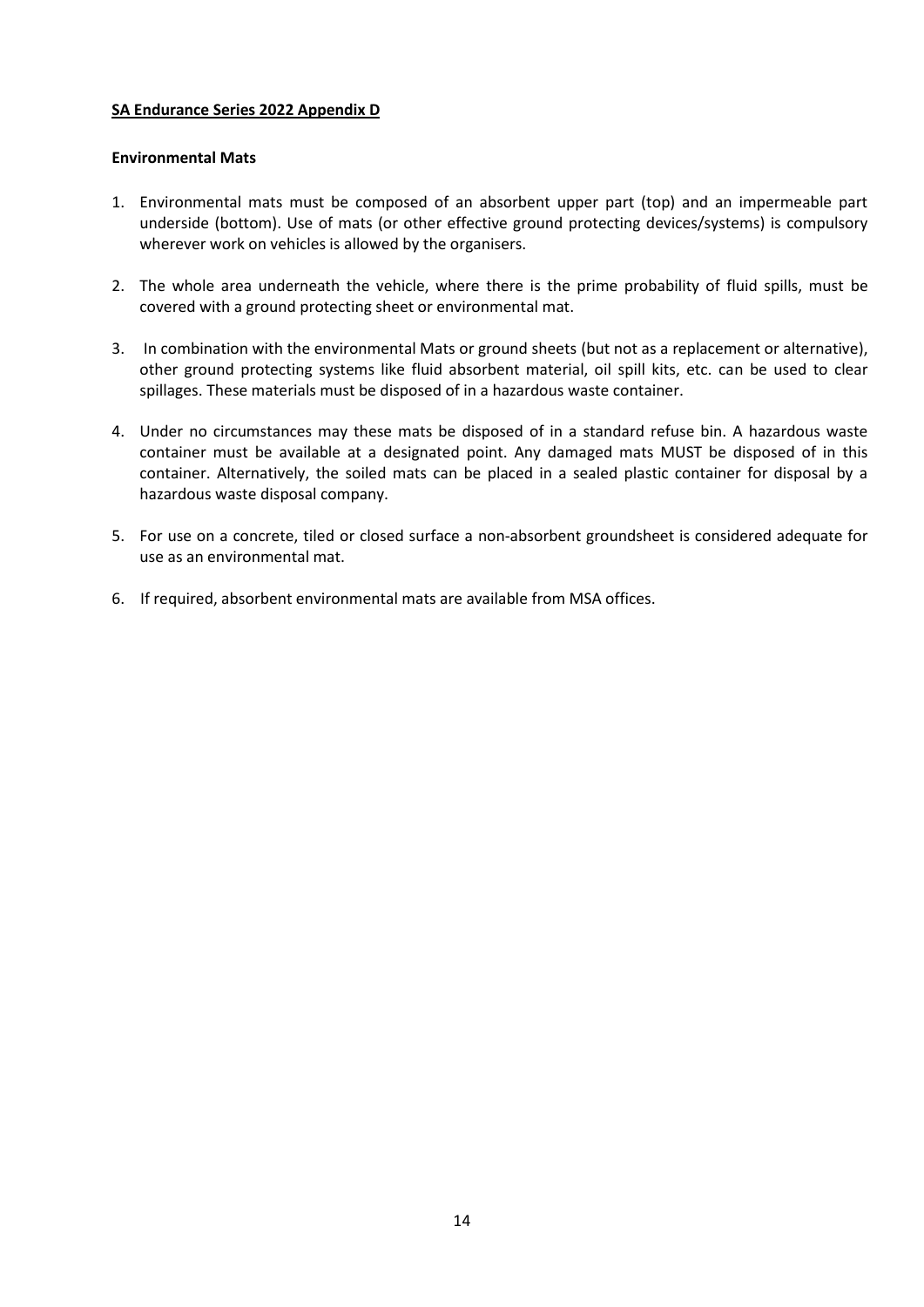## **SA Endurance Series 2022 Appendix E**

#### **Safety Car Procedures**

The basis for this document is a speedy reaction to and recovery of broken race cars during open practice, qualifying and endurance race conditions.

1. The Safety Car and a Course Car are deployed from the Pit Lane exit by the CoC for an incident. The Course Car will depart immediately for the incident area with the circuit under full course yellow conditions with all SC Safety Car boards displayed. The Safety Car will pick up the LEAD Car of the event as it approaches the Pit Exit area and will proceed onto the circuit holding position in front of the LEAD car. Should the lead car have pitted the next following car will be deemed as the lead car.

The Course Car officials will decide in conjunction with the CoC by radio communication if the incident requires a recovery of vehicle/vehicles to the pits or the vehicle/vehicles are to be abandoned from the event and moved to a place of safety.

The SC will proceed around the circuit and may pass the CC & RV when it re-enters the circuit to return to the pit area.

- 2. The SC will only switch off its lights for a restart when the RV and CC have entered the pit area under instruction from the CoC.
- 3. The SC boards will be removed once the SC has exited the circuit and no car may overtake another prior to the Start/Finish line where a green flag will be waved.
- 4. Cars that have entered the pits during the SC period may only re-join the circuit at a safe pace and proceed to the back of the SC "train". Should the SC "train" be passing the pit lane exit when a competitor wants to exit the pit lane the competitor must be held until the last SC "train" car has passed the pit exit and then released.
- 5. Should the pit straight area be blocked by debris from an incident, the SC may use the pit lane to avoid that section of the circuit during the SC period at the discretion of the CoC.
- 6. Once the SC lights have been switched off competitors may not weave behind the SC but must maintain a single line of vehicles until the restart.
- 7. Should the SC come up behind a slow-moving competitor during the SC period that competitor must be taken as a slow-moving vehicle with a white flag displayed by the marshals, and it must take up position at the rear of Safety Car "train" after being passed by the SC and all other competitors.
- 8. Cars must proceed at a safe pace to catch up to the SC and form a train behind the SC.
- 9. Cars leading the SC train may not accelerate and or pass the SC until the SC has left the circuit.
- 10. Non-compliance with any of the above by competitors may result in a drive through penalty.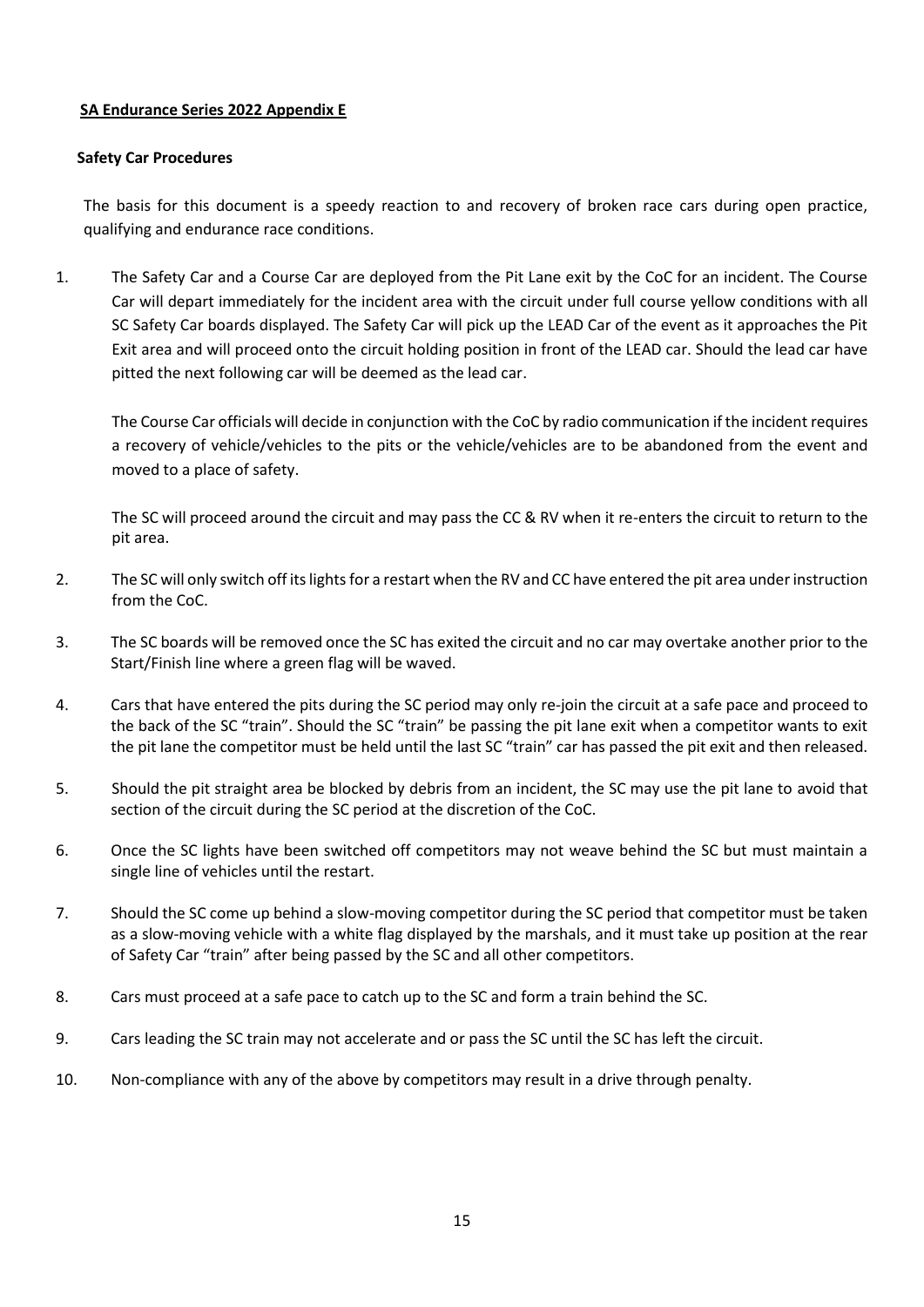# **SA Endurance Series 2022 Appendix F** Competitor's attention is drawn to GCR 226.

# **Additional Sporting and Technical Regulations for the 2022 Backdraft Roadster Championship**

# **Aim of the Backdraft Racing Championship**

The aim of this championship is to declare a Backdraft Racing Champion for 2022. This championship runs as a class in the SAES championship Class **E** and will be scored per the SAES Championship.

# **1. Engine specifications:**

- 1.1 All engines will be built at the TR-Tec facility at Prospecton Kwazulu-Natal.
- 1.2 All engines are sealed and may not be opened.
- 1.3 The engine is controlled by a sealed Dicktator management system with one specific map with a set RPM limit. The supplied ECU may not be opened, remapped nor may any changes be made.
- 1.4 An engine Oil Cooler may be fitted.
- 1.5 Teams are responsible for the freight of replacement engines to and from TR-Tec.
- 1.6 A power steering fluid cooler may be fitted.

# **2. Gearbox specifications:**

- 2.1 Only gearboxes supplied or re-built by TR-TEC may be used in the vehicle.
- 2.2 The gearbox must be a BMW 5 Speed Diesel Gearbox.
- 2.3 All gearboxes **must** be built and or rebuilt by TR-Tec

# **3. Differential specifications:**

- 3.1 A limited slip type differential with a ratio of 3.46:1 is fitted.
- 3.2 Differential ratios may not be changed unless otherwise specified.
- 3.3 All differentials are sealed and may not be opened unless otherwise specified.
- 3.4 All differentials must be built and or rebuilt by TR-Tec.
- 3.5 An oil cooler with a maximum of 40 rows may be fitted to cool differential oil. Ducts for the cooler may be cut in a line directly behind the driver's seat. Rectangular duct holes may not exceed 200mm x 50mm and round duct holes may not exceed 100mm in diameter. A maximum of 4 of 75mm holes may be made in the boot lid to assist with oil cooler air flow

# **4. Suspension specifications:**

- 4.1 All suspension components are supplied by TR-Tec and may not be changed to any alternate component unless visually the same as the original TR Tec supplied parts.
- 4.2 Stabiliser Link Arms front and rear may be rose-jointed.
- 4.3 Camber, castor, and toe settings may be adjusted within the components supplied and no mounting points may be changed.
- 4.5 Dampers must remain BDR Dampers as supplied by TR-Tec.
- 4.6 Spring rates and dimensions are free subject to the spring fitting its original position.
- 4.7 Minimum ride height must remain within 25mm above or below the standard front ride height of 130mm as measured at front end of the lower chassis rail and 180mm as measured at the rear end of the lower chassis rail.

Minimum Front: 105mm Maximum Front: 155mm

Minimum Rear: 155mm Maximum Rear: 205mm

4.8 The front stabiliser bar link arms may be replaced with solid or rose jointed arms.